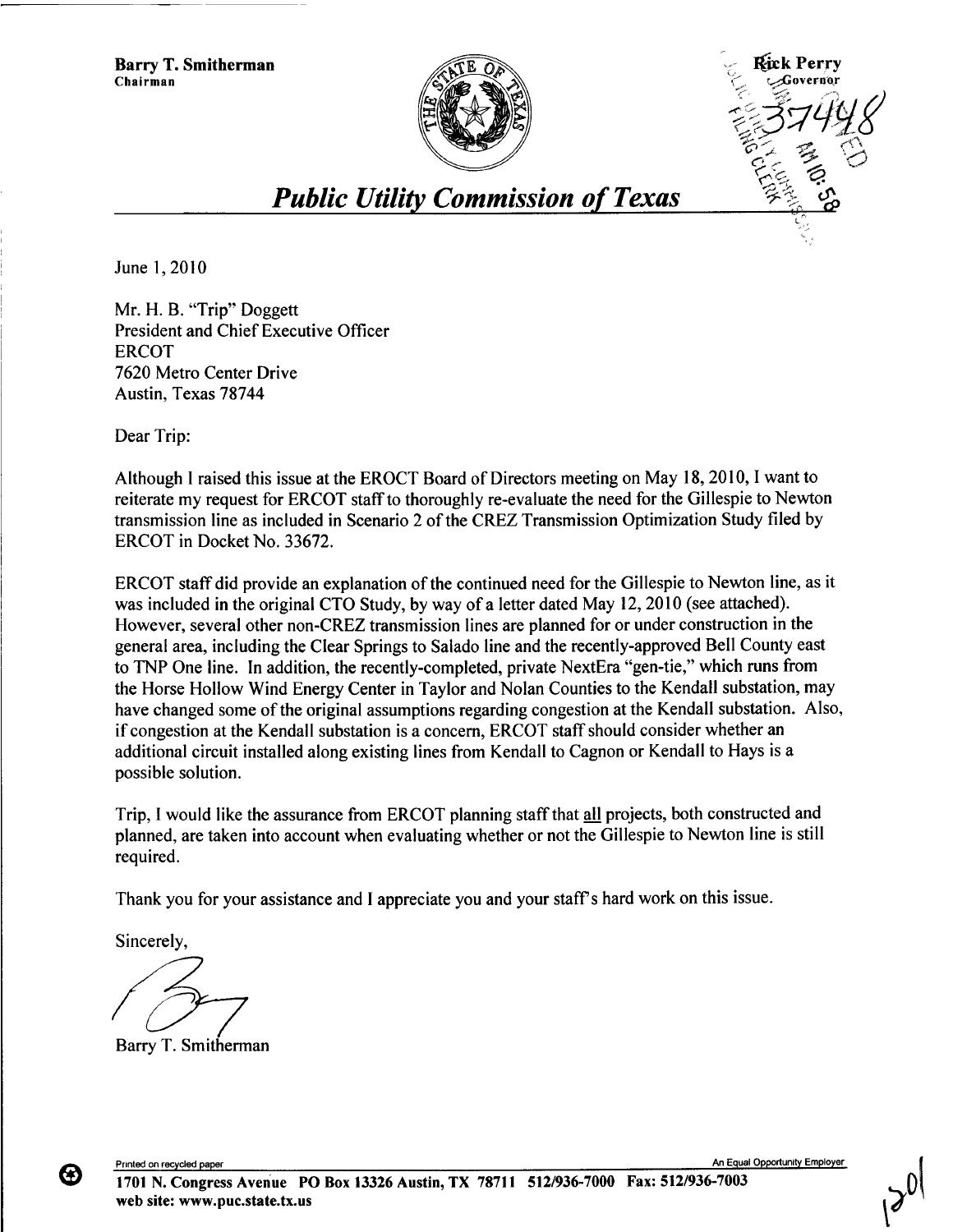

-CEIvEo

10 MAY 12 PH 2^ 22

PUBLIC UTILITY CUMMISSICH

May 12, 2010

**Chairman Barry T. Smitherman Commissioner Donna L. Nelson Commissioner** Kenneth W. Anderson, Jr. 1701 N. Congress Ave. P.O. Box 13326 Austin, Texas 78711-3326

Re: Docket No. 37448 - Follow-Up **Information in Response to Questions** at the April 23, 2010 Open **Meeting Discussion regarding** Docket No. 37448, Application of LCRA **Transmission Services Corporation** to Amend its Certificate **of Convenience and** Necessity for the **Gillespie-to-** Newton 345-kV **Competitive Renewable Energy Zone (CREZ) Transmission Line in Gillespie,** Llano, San **Saba, Burnet, and Lampasas Counties, Texas**

Dear Commissioners:

**Per your request at the April 23, 2010, Open Meeting of the Public Utility Commission of Texas** (PUCT), **the Electric Reliability Council of Texas,** Inc. (ERCOT) **is providing follow-up information in response to the questions that Chairman Smitherman posed to Dan Woodfin, Director of System Planning** at ERCOT, **regarding the Gillespie-to-Newton circuit in Docket No.** 37448. **Specifically, Chairman Smitherman asked the following three questions:**

- **1) Is the Gillespie-to-Newton circuit still necessary given changes in system conditions since the completion of the CREZ Transmission Optimization** (CTO) Study?
- **2) Is the connection of this circuit into the Gillespie substation necessary or could the** circuit directly connect into the Kendall substation?
- 3) Can the Newton **substation** be moved?

The over-arching goal of the CTO Study was to develop cost-effective **transmission** solutions for specified levels of wind **generation** in the CREZs. During the study development process,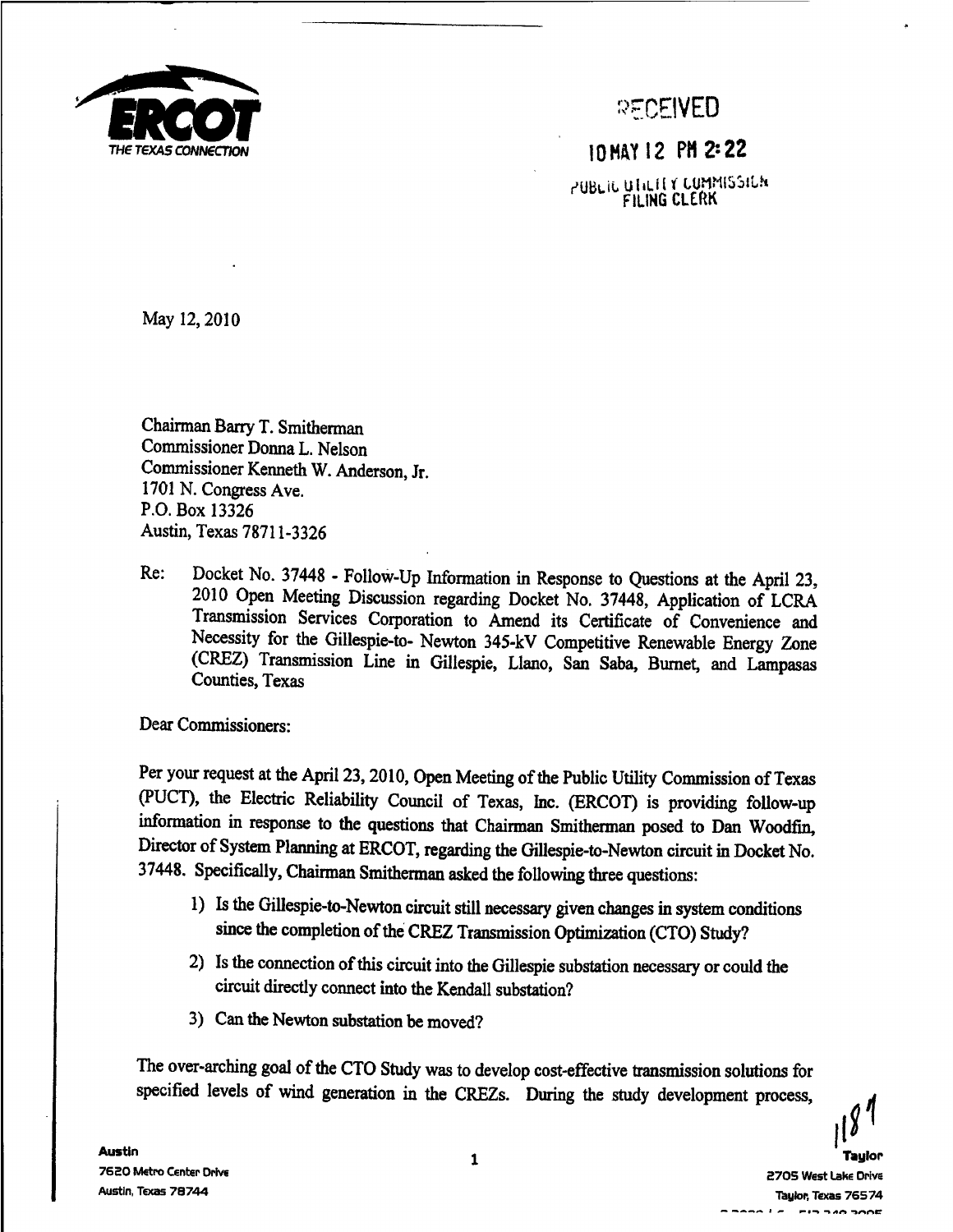Docket No. 37448 May 12, 2010 Page 2

.

transmission element in the recommended plans to ensure that each transmission element was necessary. All unnecessary transmission elements were removed from the CREZ Transmission Plan (CTP) during the study development process. As a result of this analysis, it is not possible to remove any element or any proposed connection to the existing ERCOT system in the CTP without affecting the overall capability of the CTP.

The Kendall-to-Newton circuit described in the CTP consists of the Kendall-to-Gillespie and Gillespie-to-Newton circuits. ERCOT discussed the need for the Kendall-to-Newton circuit on pg. 36 of the CTO Study that was filed in PUCT Docket No. 33672. The CTO Study states that a new 345-kV circuit from Kendall to another load area is necessary to relieve congestion under high wind conditions on the 138-kV circuits leaving the Kendall substation. The Kendall-to-Newton circuit was selected due to cost-effectiveness and consistency with the long-term needs of the Hill Country region. Nothing has occurred to change the need for the circuit as determined in Docket No. 33672. Furthermore, the effectiveness of related circuits, including the Big Hill (McCamey D)-to-Kendall circuit, that are necessary to relieve congestion from existing wind generation, will be reduced until the Gillespie-to-Newton circuit is built.

The connection of the Kendall-to-Newton circuit into the Gillespie substation, which serves as a connection point for multiple 138-kV circuits serving load in the nearby communities, is essential to support the overall functionality of the Kendall-to-Newton circuit. A substitute connection to the load served from the 138-kV system in this area, such as a connection to the Ferguson substation, could be developed, but an alternative connection point would be more expensive than connecting into the Gillespie substation and may require additional new 138-kV rights-of-way (ROWs). If the Commission chooses to pursue an alternative connection point and remove the Gillespie substation from the CTP, ERCOT requests legal guidance from the Commission as the Final Orders in PUCT Docket Nos.  $37928$  and  $37902<sup>1</sup>$  may not provide ERCOT with the flexibility to make this modification.

<sup>&</sup>lt;sup>1</sup> See Priority Projects Severed from Docket No. 37902 (Remand of Docket No. 35665 (Commission Staff's Petition for Selection of Entities Responsible for Transmission Improvements Necessary to Deliver Renewable Energy From Competitive Renewable Energy Zones), Docket No. 37928 at 27 (February 25, 2010); Remand of Docket No. 35665 (Commission Staff s Petition for Selection of Entities Responsible for Transmission Improvements Necessary to Deliver Renewable Energy From Competitive Renewable Energy Zones), Docket No. 37902 at 30 (March 30, 2010).